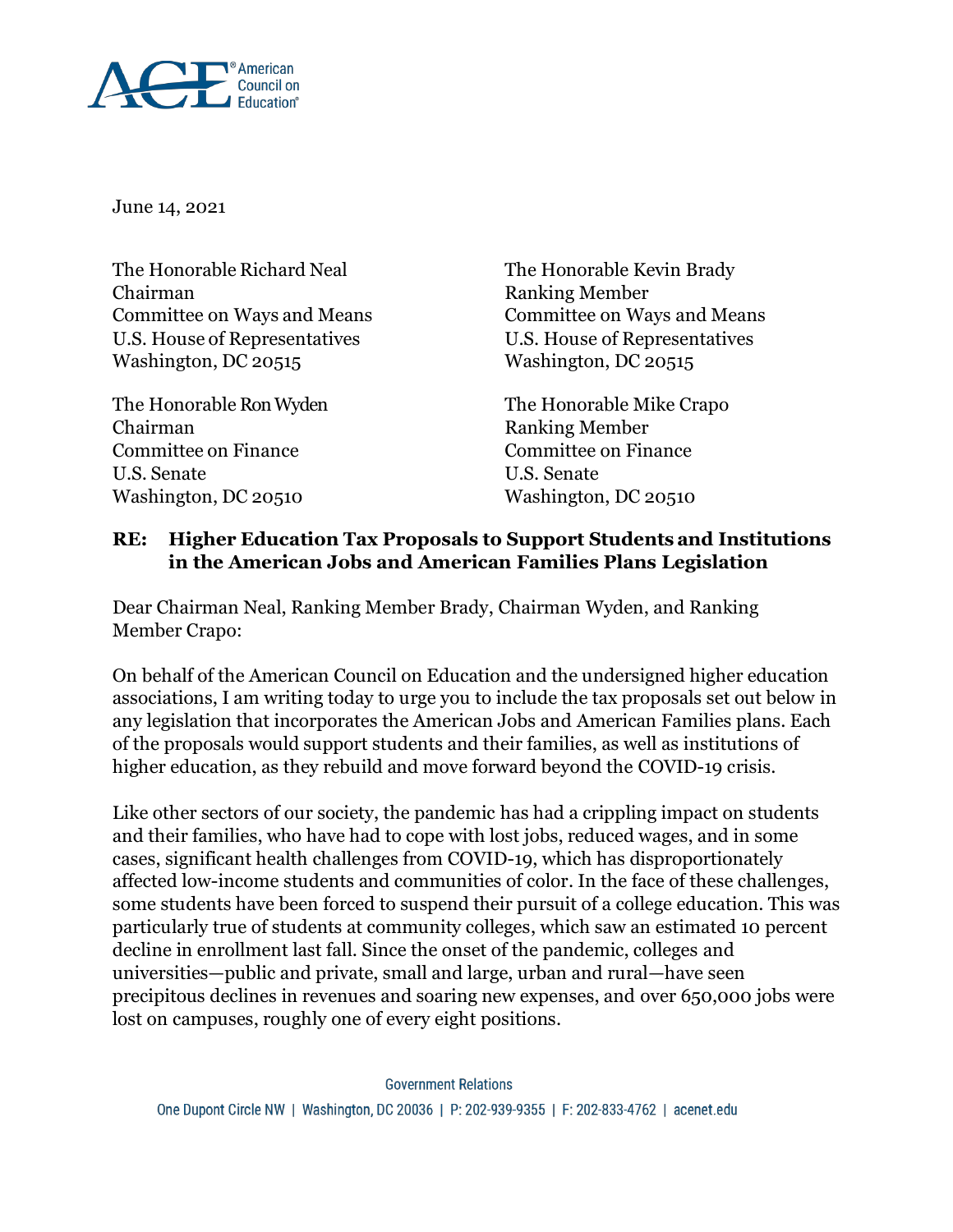The higher education community is enormously grateful for the significant resources provided since the spring of 2020 in the form of emergency aid relief benefiting millions of students and support for institutions, particularly the additional dedicated funding for Historically Black Colleges and Universities and other minority serving institutions to address the disproportionate effect of the pandemic on those institutions and their students. And yet significant challenges remain for the coming academic year and beyond, including billions of dollars of unmet needs for students and institutions, which the following proposals can help to address.

### **Repeal the taxability of scholarship and grant aid, including for Pell Grants.**

Since 1986, scholarships and grant aid used on non-tuition expenses like room and board have been taxed as a form of unearned income. Repealing the taxability of scholarship and grant aid would permit low- and middle-income students to retain more of this aid. The impact of taxability of scholarship and grant aid has grown over the past 35 years as the cost of non-tuition higher education expenses has risen so that now approximately 3 million students receive aid that is subject to taxation.<sup>1</sup> According to the College Board, in the 2020-21 academic year, taxable higher education expenses make up 71.8 percent for two-year institutions, 56 percent for four-year public institutions, and 29 percent for private, four-year nonprofit institutions.<sup>2</sup>

Moreover, in addition to potential taxation, Pell students—our lowest-income students attending the lowest cost institutions receive little or no benefit of the American Opportunity Tax Credit (AOTC), which contains a grant/scholarship offset provision that has the unintended effect of sharply limiting or eliminating the benefit for these students. Based on data from the Department of Education, we estimate that approximately 725,000 students are adversely affected by this issue each academic year.

We urge Congress to repeal the taxability of scholarship/grand aid, and to specifically address the Pell-AOTC interaction issue, which is harming our lowest income students and the lowest cost schools.

### **Enhance tax-exempt financing and expand the Section 179D energyefficient construction tax deduction.**

Colleges and universities will need multiple tools to respond to student and institutional needs as a result of the COVID‐19 virus. Protecting and enhancing access to low cost financing can strategically help institutions make other scarce resources available, which can be achieved by using an array of public finance tools. In addition, proven or new capital financing options can be used to support research infrastructure, bolstering our nation's innovation capacities.

 $\overline{a}$ <sup>1</sup> [https://nces.ed.gov/datalab/index.aspx.](https://nces.ed.gov/datalab/index.aspx)

<sup>2</sup> [https://research.collegeboard.org/pdf/trends-college-pricing-student-aid-2020.pdf,](https://research.collegeboard.org/pdf/trends-college-pricing-student-aid-2020.pdf) p. 11.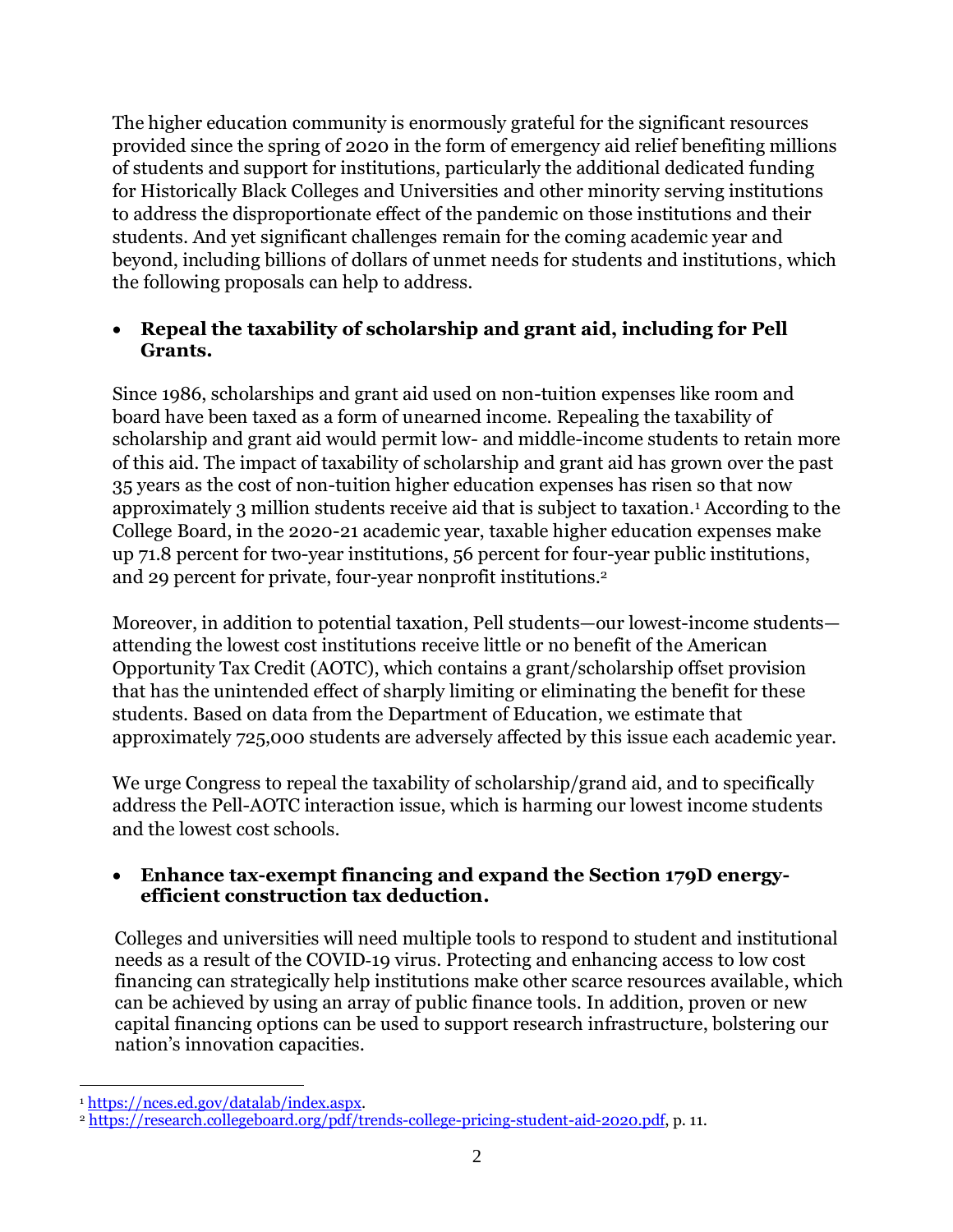## o **Reinstate the advance refunding of tax-exempt bonds.**

The advance refunding of tax-exempt bonds was eliminated in 2017 by the Tax Cuts and Jobs Act (TCJA). For colleges and universities, advance refunding played a significant role in helping minimize debt service costs by expanding access to lower interest rates. While this would potentially help all institutions, it may be particularly helpful to teaching hospitals.

# o **Expand debt issuance with a Direct Pay Bonds Program.**

Restoring and expanding the use of direct pay bonds, including expanding eligibility to include private 501(c)(3) colleges and universities, would immediately create an important debt financing option for campuses across the country still reeling from the COVID-19 crisis.

# o **Modernize restrictions imposed by tax-exempt bond financing.**

The current "private business use test" (IRC Sec. 141(b)) for tax-exempt bond financing limits how much bond-financed facilities may be used for private purposes. This restriction applies throughout the terms of the bonds. Among the many activities that might be deemed private business use are the sale or lease of university property; sponsored research; technology transfer and licensing agreements; clinical trial agreements; and joint ventures. Raising the five-percent cap on private business use would permit greater use of existing university research infrastructure at no cost to the federal government and foster more university-industry partnerships in ways that would advance the nation's innovation capacity and economic activity.

### o **Expand the Section 179D energy-efficient construction tax deduction.**

The energy-efficient construction tax deduction (Sec. 179D) incentivizes public campuses to utilize energy efficient upgrades to retrofit existing buildings and for new construction projects, generating environmentally important energy savings. Eligibility for the deduction should be expanded to include private nonprofit institutions, and the maximum deduction should be increased from \$1.80 to \$3 per square foot.

# **Enhance higher education tax credits.**

The COVID-19 pandemic has profoundly and adversely affected traditional and nontraditional students, particularly those coming from low- and middleincome backgrounds. Just as Congress provided supplemental student grants in COVID-19 relief legislation, the AOTC and the Lifetime Learning Credit (LLC) should be changed to provide greater support for these students as they struggle to regain their financial footing and continue pursuing their education. The AOTC is focused on undergraduate students, while an expanded LLC would be particularly useful to students enrolling in courses to upgrade their skills and better integrate into the changed economy.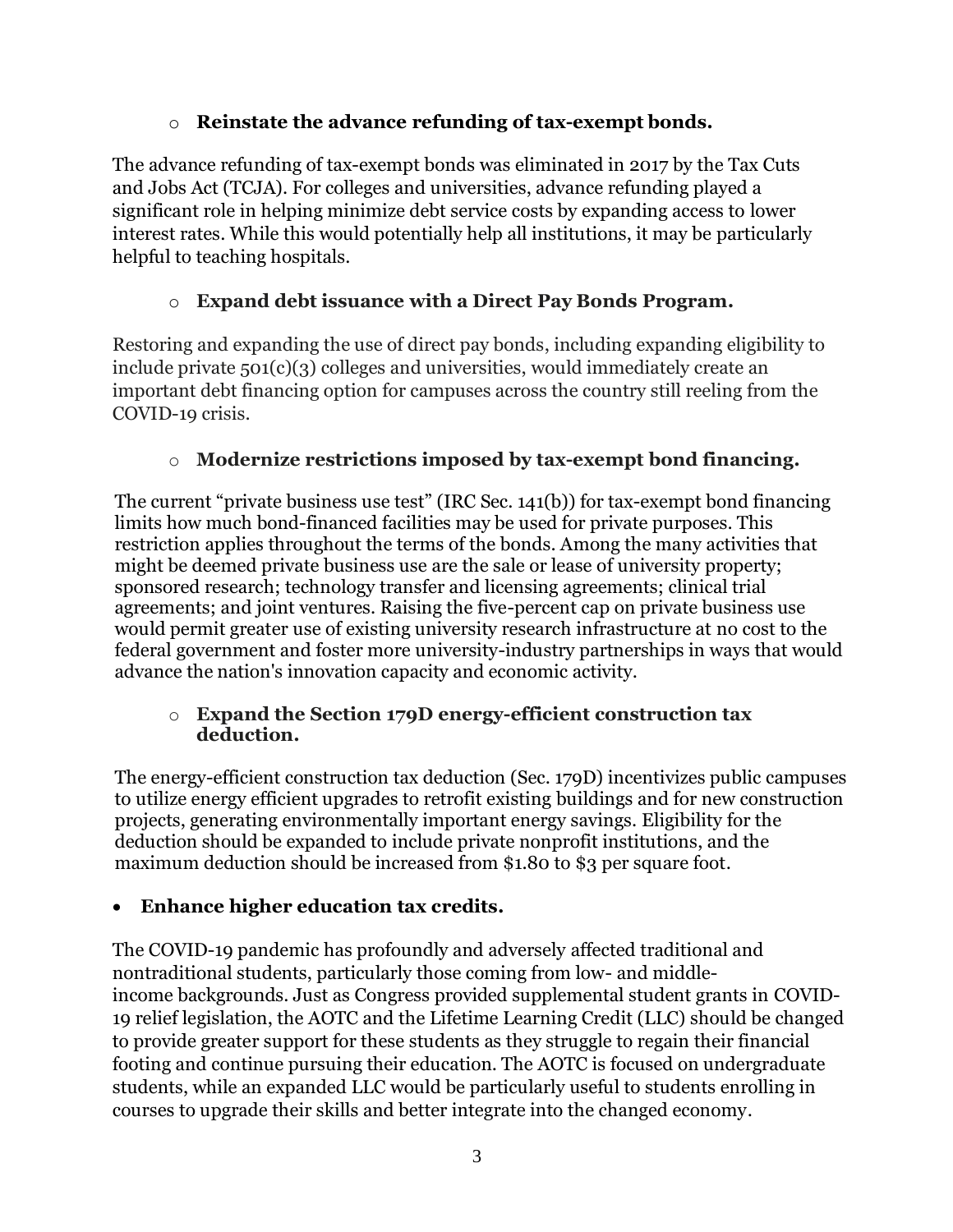It is well known that these credits are overly complicated and difficult for taxpayers to correctly use. As a result, we have long supported legislative efforts to consolidate and simplify these tax incentives to maximize their impact and enhance access to higher education. A consolidated credit could simplify the higher education tax benefits while retaining the positive aspects of the present credits to better serve both traditional and nontraditional low- and middle-income students, helping them attain an associates, bachelor's, or graduate degree as well as pursue post-baccalaureate education or lifelong learning to enhance skills that employers and our economy need.

As an alternative to comprehensive reform and consolidation of the AOTC and the LLC, we propose the following incremental changes that can enhance these credits to provide more effective assistance for students:

#### o **AOTC**

- Increase credit per year from \$2,500 to \$3,000
- Increase refundability from 40 percent to 60 percent
- o **LLC**
	- Currently, LLC covers 20 percent of up to \$10,000 ofannual eligible expenses, for a maximum credit of \$2,000. Modify credit to cover 100 percent of the first \$2,000 of AOTC-eligible expenses.

#### **Enhance charitable giving.**

We are grateful for the temporary universal charitable deduction originally enacted last year and extended through 2021, which makes it possible for non-itemizers to claim a limited deduction for charitable giving (\$300 per individual/\$600 per couple). However, as nonprofits—including colleges and universities—work to rebuild following the historic challenges brought on by COVID-19, the need to enhance private charitable support for their critical work is even more evident. Colleges and universities use charitable gifts to support student financial aid, teaching, research, and their public service missions. This is why we strongly support legislative efforts to expand the universal charitable deduction, in particular the **"**Universal Giving Pandemic Response and Recovery Act" (S. 618/H.R. 1704), which would provide a much more robust charitable incentive for non-itemizers (\$4,000 for individuals/\$8,000 for joint filers) and make other needed changes to enhance giving.

#### **Repeal the private nonprofit institutional investment income excise tax (the endowment tax).**

The net investment income tax levied on certain private colleges and universities as part of the TJCA is unprecedented and damaging to the teaching and research mission of the affected institutions. This tax takes money directly away from teaching, research, student financial aid and support services, and countless other mission-focused activities. Importantly, it also impedes institutional efforts to further expand generous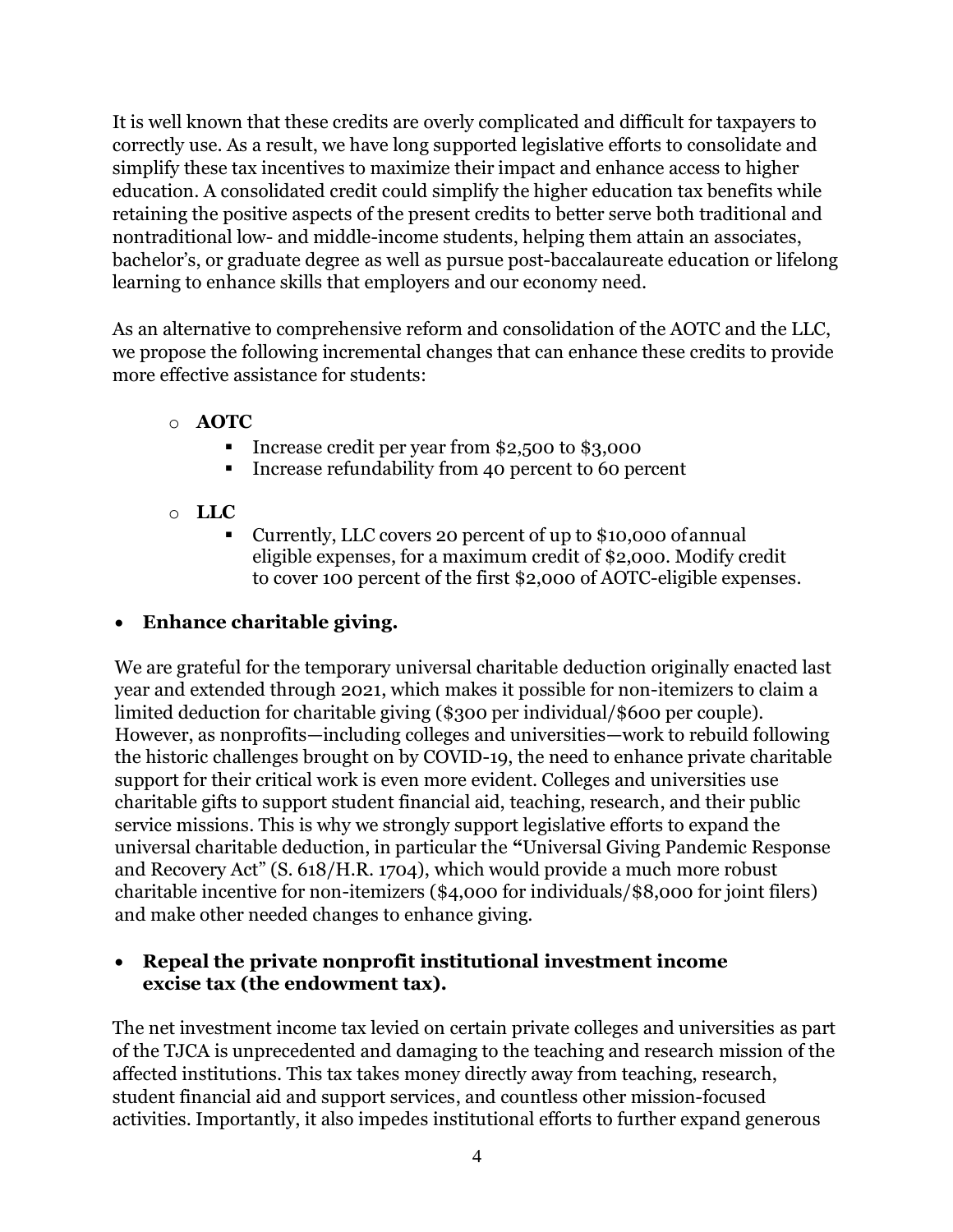financial aid offerings for students and support excellence. It should be repealed.

## **Expand and modernize employer provided education assistance (Section 127).**

First enacted in 1978, Sec. 127 of the IRC permits employers to offer employees up to \$5,250 in annual tax-free tuition assistance. As part of COVID-19 relief legislation last year, the provision was modified through 2025 to permit employers to also provide to their employees or lender(s) up to \$5,250 tax-free annually toward the principal or interest on any qualified education loan incurred by an employee. While this represents an important first step toward the modernization of employer-provide education assistance, there are significant other changes to Sec. 127 that are necessary to more fully support the enhancement of employee skills and access to higher education, including:

- o Unchanged for 35 years, the exclusion amount of Sec. 127 benefits should be significantly increased and indexed for inflation;
- o the expansion to include student loan repayment should be made permanent;
- o eligible educational expenses should be expanded to cover a broader range of education-related equipment necessary for upskilling in the current economy;
- o the provision should be expanded to cover an employee's partner and dependents; and,
- o the benefit should be made available to gig workers.

## **Enact Lifelong Learning and Training Accounts (LLTAs):**

In today's economy, employees can expect to have multiple jobs in different occupations and different sectors of the economy. Indeed, it is now common for work to be more independent, short-term, and project-based, while new technologies create the risk that some jobs will become obsolete. As a result, employees will need to update their skills as well as acquire new skills as the needs of the workplace evolve. One potential new tool to assist employees in this process are worker-controlled, tax-advantaged Lifelong Learning and Training Accounts, funded by workers, employers, and the government, which could be used by workers at any time during their careers to pay for education and training. Because these accounts would belong to workers, they would be portable from job to job, and the decision on how to use the accounts would be made by workers, not employers. Congress should provide low- and middle-income workers and/or their employers an opportunity to make tax-free contributions up to a specified amount each year, potentially with some specified federal match, into the employee's LLTA.

## **Repeal the Unrelated Business Income Tax (UBIT) "basketing" provision.**

Enacted as part of TCJA, the so-called "basketing" rules require that all losses and gains be calculated by activity rather than in the aggregate for determining Unrelated Business Income Tax, a requirement not applicable in corporate taxation. Colleges and universities should pay taxes on unrelated business activities not related to their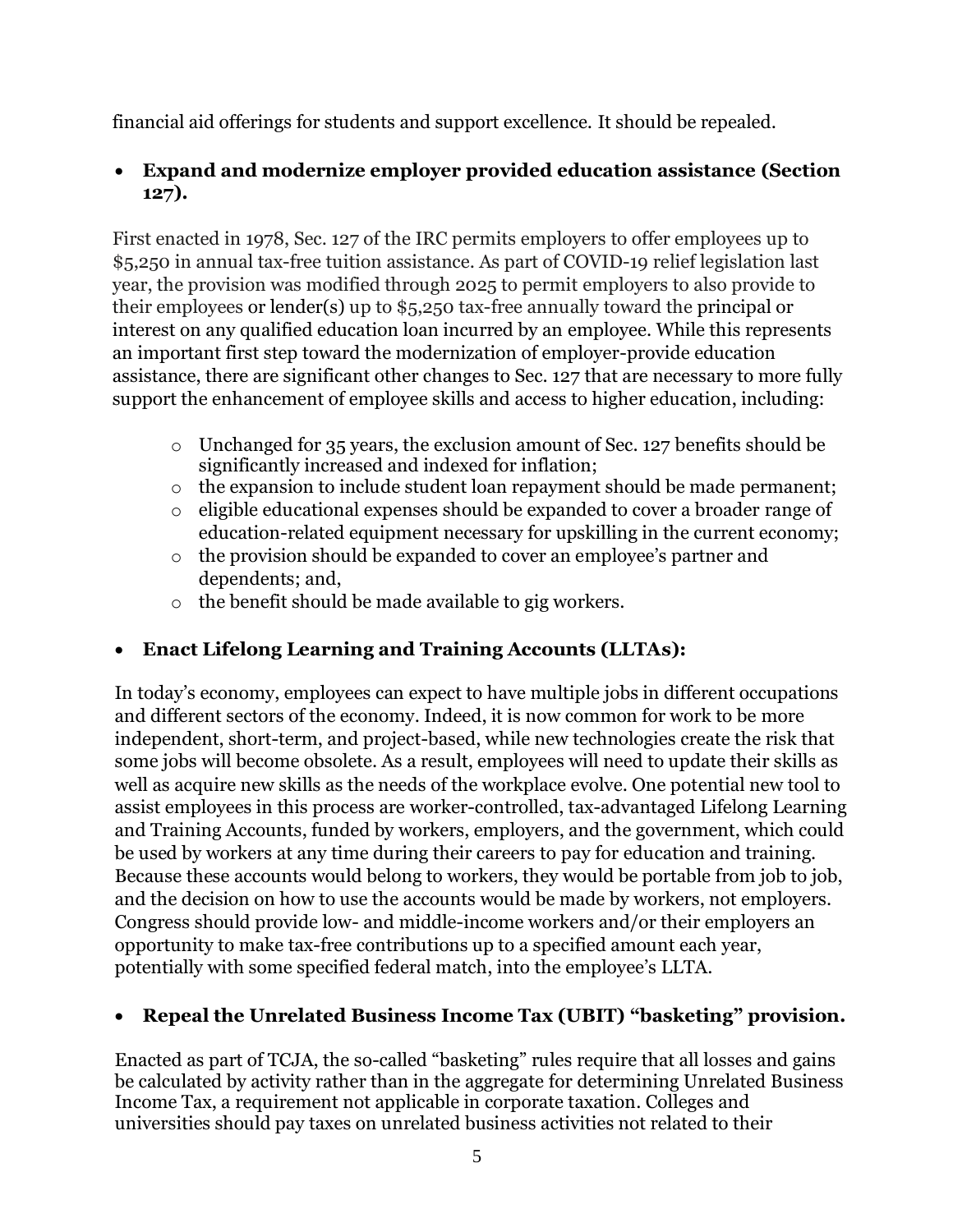educational, research, and community service missions. However, imposition of the basketing requirement singles out the nonprofit community, including higher education institutions, by imposing an extra layer of administratively cumbersome tax accounting rules that do not apply to any other sector or industry. We urge that the UBIT basketing rules be repealed.

We strongly urge Congress to include these tax proposals to support students and institutions in any legislation which includes the American Jobs and American Families plans.

Sincerely,

Ted Mitchell President

On behalf of:

Achieving the Dream American Association of Colleges for Teacher Education American Association of Community Colleges American Association of State Colleges and Universities American College Personnel Association American Council on Education American Indian Higher Education Consortium APPA, "Leadership in Educational Facilities" Association of American Colleges and Universities Association of American Universities Association of Catholic Colleges and Universities Association of Governing Boards of Universities and Colleges Association of Independent California Colleges and Universities Association of Jesuit Colleges and Universities Association of Public and Land-grant Universities College and University Professional Association for Human Resources Council for Advancement and Support of Education Council of Independent Colleges EDUCAUSE Higher Education Consultants Association Hispanic Association of Colleges and Universities Independent Colleges of Indiana Independent Colleges of Washington Maryland Independent College and University Association **NACUBO** National Association for College Admission Counseling